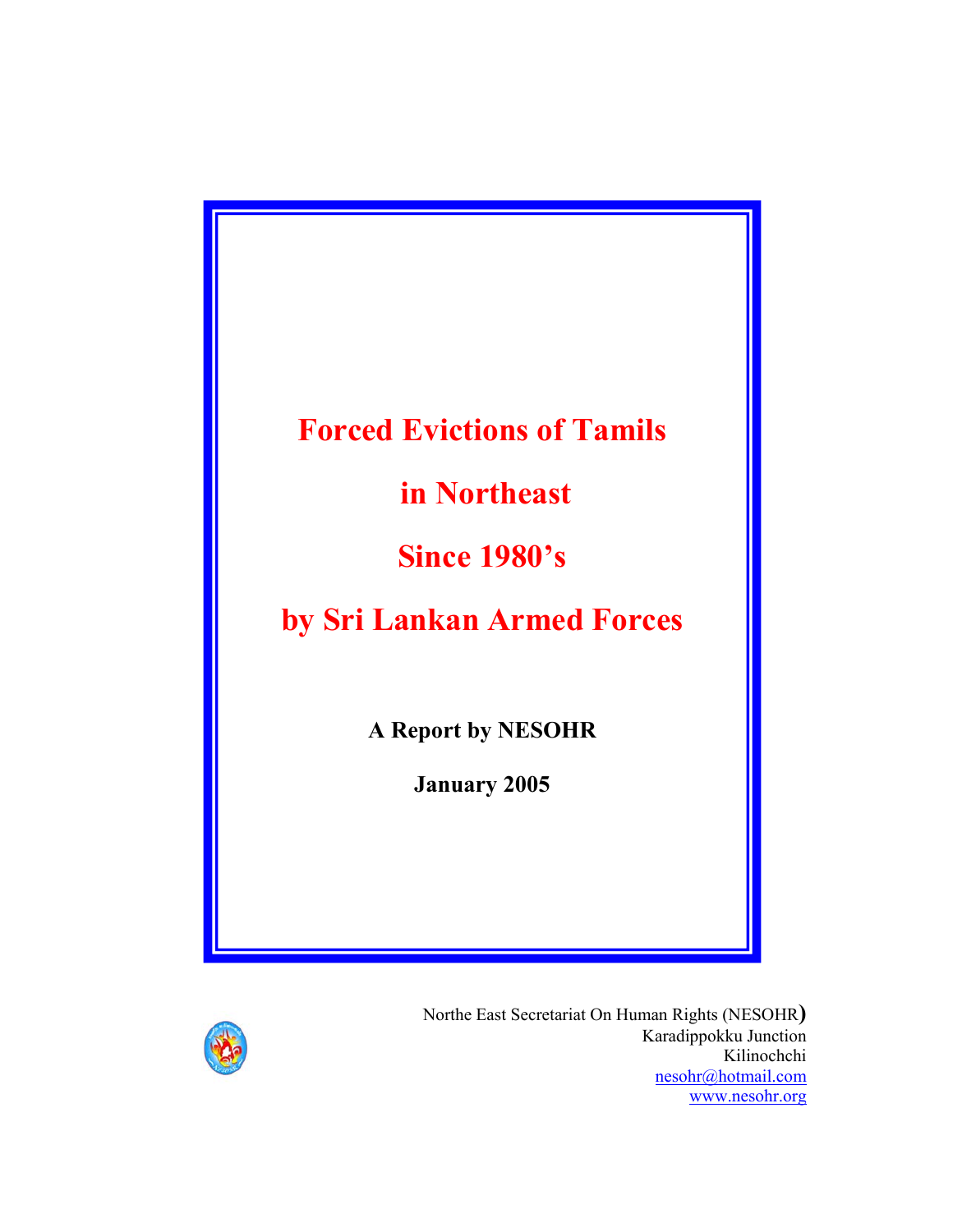# **Forced Evictions of Tamils**

# **in Northeast Since 1980's by Sri Lankan Armed Forces**

### **1. Introduction**

In order to explain the human rights aspect of this phenomenon as it has occurred in many parts of Northeast of Sri Lanka we will first explain this phenomenon using the United Nations Fact Sheet No 25 titled, "Forced Evictions and Human Rights". In particular the characteristics that distinguish forced evictions from other forms of mass displacements, relevant passages from several UN human rights instruments on forced evictions and the human cost of forced eviction are reproduced below. This is then followed with detailed statistics about the civilian spaces occupied by the military in Northeast.

Over the nearly 60 years since independence the government of Sri Lanka, rather than implement the political agreement it reached with the Tamil representatives, has consistently chosen to use repression to control the Tamil populace. It therefore needed to locate huge numbers of military among thickly populated places. The method used was to evict people from their homes in large scale in order to provide accommodation to the military. We reproduce statistical data collected throughout Northeast with more detailed data for the Jaffna district. This forced eviction of the Tamil populace has continued since the 1980's by the SriLankan Armed Forces.

SriLankan military take over of civilian owned land in Northeast is extensive. Declaration of High Security Zones is one approach. The name high security zone in the Northeast context is a misnomer in relation to the commonly known meaning of the term. In Northeast entire villages that include large number of civilians are evicted and denied access to their homes, farmlands, fishing coast, schools, factories and places of worship. It in fact amounts to the cultural destruction of a people's way of life.

In Trincomalee for example high security zones were used as a cover to evict Tamil villagers from their land by terrorising them and adjoining Sinhala villagers were then made to settle in the Tamil owned land. Scores of massacres to terrorise and evict simple village folks from remote villages have occurred in Trincomalee. We will produce documentary evidence of this in a future report.

Land outside high security zones is also occupied extensively by the military. The red circles in the Jaffna map are locations of military camps within one of the most densely populated area in Northeast.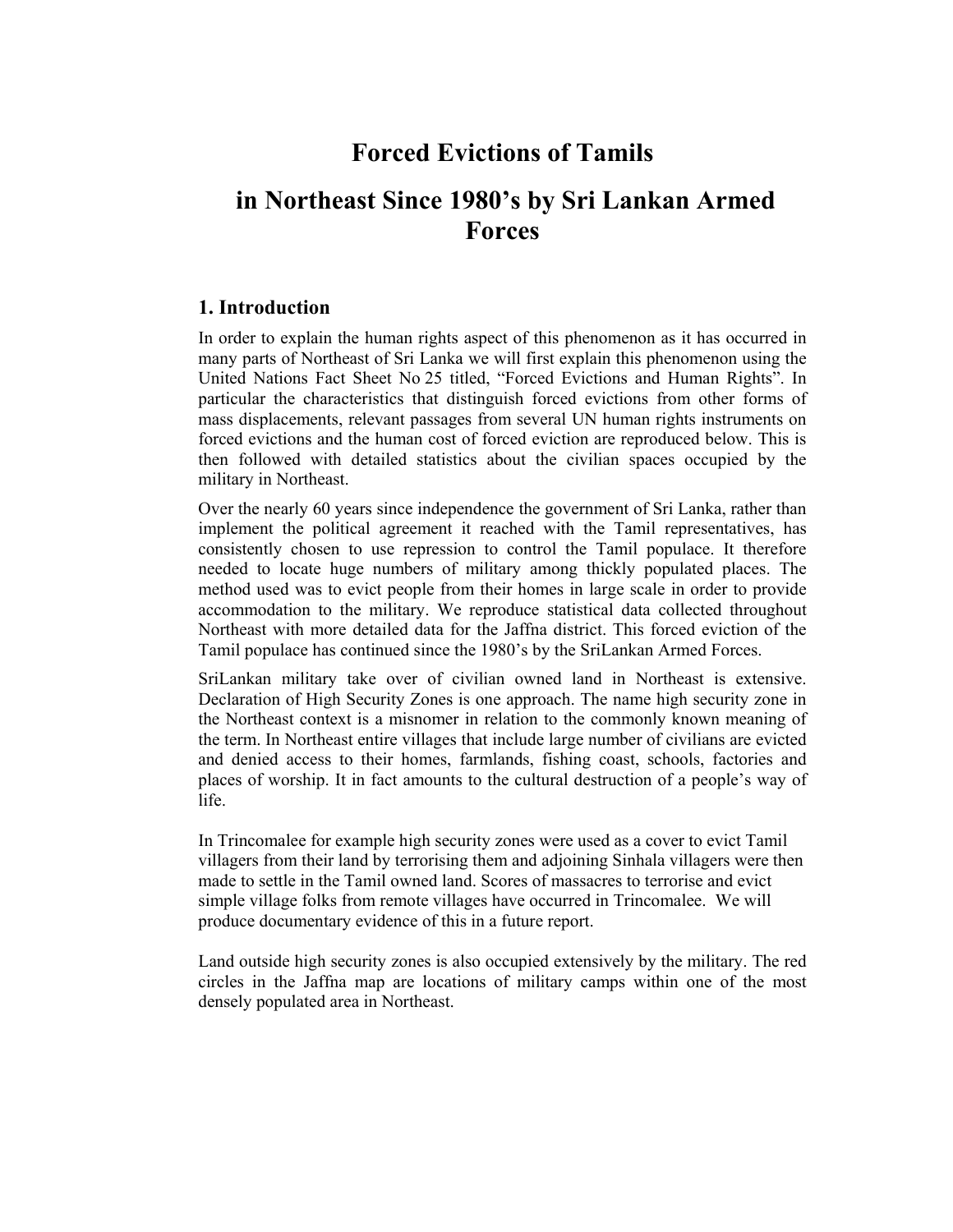### **2. UN Fact Sheet 25: Forced evictions and human rights.**

#### **What is forced eviction**

Fact sheet No 25 on "Forced Evictions and Human Rights" published by the United Nations distinguishes forced eviction from other forms of mass displacement through four characteristics (pp 7). These are,

- 1. Forced evictions can always be attributed directly or indirectly to the decisions, legislations or policies of States.
- 2. Forced evictions invariably involve an element of "force" or coercion.
- 3. Virtually all instances of forced evictions are planed, formulated and often announced prior to being carried out.
- 4. Forced evictions can affect both individuals and groups.

Many UN human rights instruments comment about this violation of human rights. Some are,

- Human right to adequate housing is expressed in the UDHR (article 25) paragraph 1).
- Human right to adequate housing is also expressed in the Convention on Economic Social and Cultural rights (article 11 paragraph 1)
- Committee on Economic and Social and Cultural (ESC) Rights in its General Comment No. 4 (1991) on *adequate housing*: Instances of forced evictions are prima facie incompatible with the requirements on ESC Rights and can only be justified in exceptional circumstances.
- Commission on the Status of Women (E/CN.6/1994/3 para 5): Evictions particularly increase the vulnerability of women and children and women bear the brunt of traumatized and dislocated communities.
- The International Convention on the Elimination of All Forms of Racial Discrimination prohibits and obliges States to eliminate all forms of racial discrimination in all its forms in the enjoyment of, inter alia, the right to housing(article  $5(e)(iii)$ )
- The Convention on the Rights of Children (article 27) says State must take appropriate action to provide every child a standard of living adequate for its physical, mental, spiritual, moral, and social development.

One can list many other comments made by UN institutions on this subject.

Some further comments from the fact sheet are worth reproducing here.

#### **Human cost of forced eviction**

Evicted people not only lose their homes and neighbourhoods, in which they have often invested considerable proportion of their incomes over the years but are also often forced to relinquish their personal possessions. Evictees also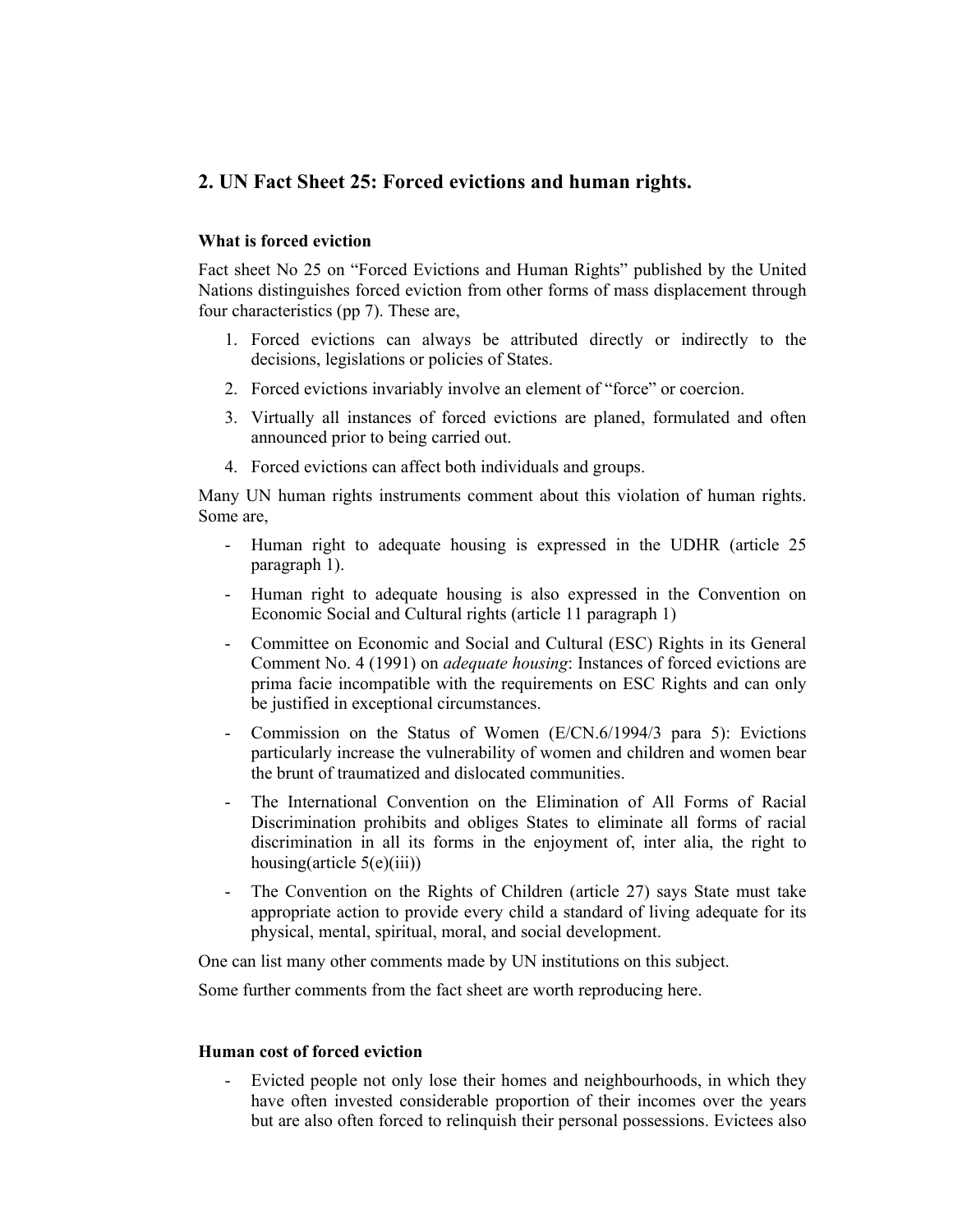loose the often complex reciprocal relationships which provide a safety net or survival network of protection against cost of ill health, income decline or the loss of a job and which allow many tasks to be shared. They often loose one or more sources of livelihood as they forced to move away from the where they had jobs or sources of income (pp 10).

- Human cost of forced eviction include the following, multiplying individual and social impoverishment, physical, psychological and emotional trauma, insecurity for future, medical hardship, loss of livelihood and traditional land, worsened housing conditions, removal children from school, loss faith by victims in the legal and political system, loss of culturally significant sites, confiscation of personal goods and property, increased social isolation (pp 10).
- Under the heading "forced evictions and human rights" it says, "While the right to adequate housing is perhaps the most obvious human rights violated by forced evictions, a number of other rights are also affected. The rights to security of person, means little in practical terms when people are forcibly evicted with violence and intimidation. Direct government harassment, arrests and even killings of community leaders opposing forced evictions are common and violate the right to life, freedom of expression. (pp17)
- Approaching housing concerns from the point of view of human rights and the relationship between these rights and forced evictions puts clear focus on the legal obligations of governments to respect, protect and fulfil housing rights (pp17).

### **3. Statistics on High Security Zone in Northeast**

The Table in section 3.1 gives the overall statistics about the HSZs in Northeast**.** This statistics can never fully bring out the destruction of a way of life of the people. It will not tell stories of the indignity of life in crowded welfare camps for several years. It will not tell about the lack of privacy that women suffer in taking a bath, going to toilets and even in family life. It will not tell the stories of how hard working people are reduced to dependency on welfare and the ensuing social deterioration. It still is a telling statistics on the human rights violations of a people that has remained hidden to the world.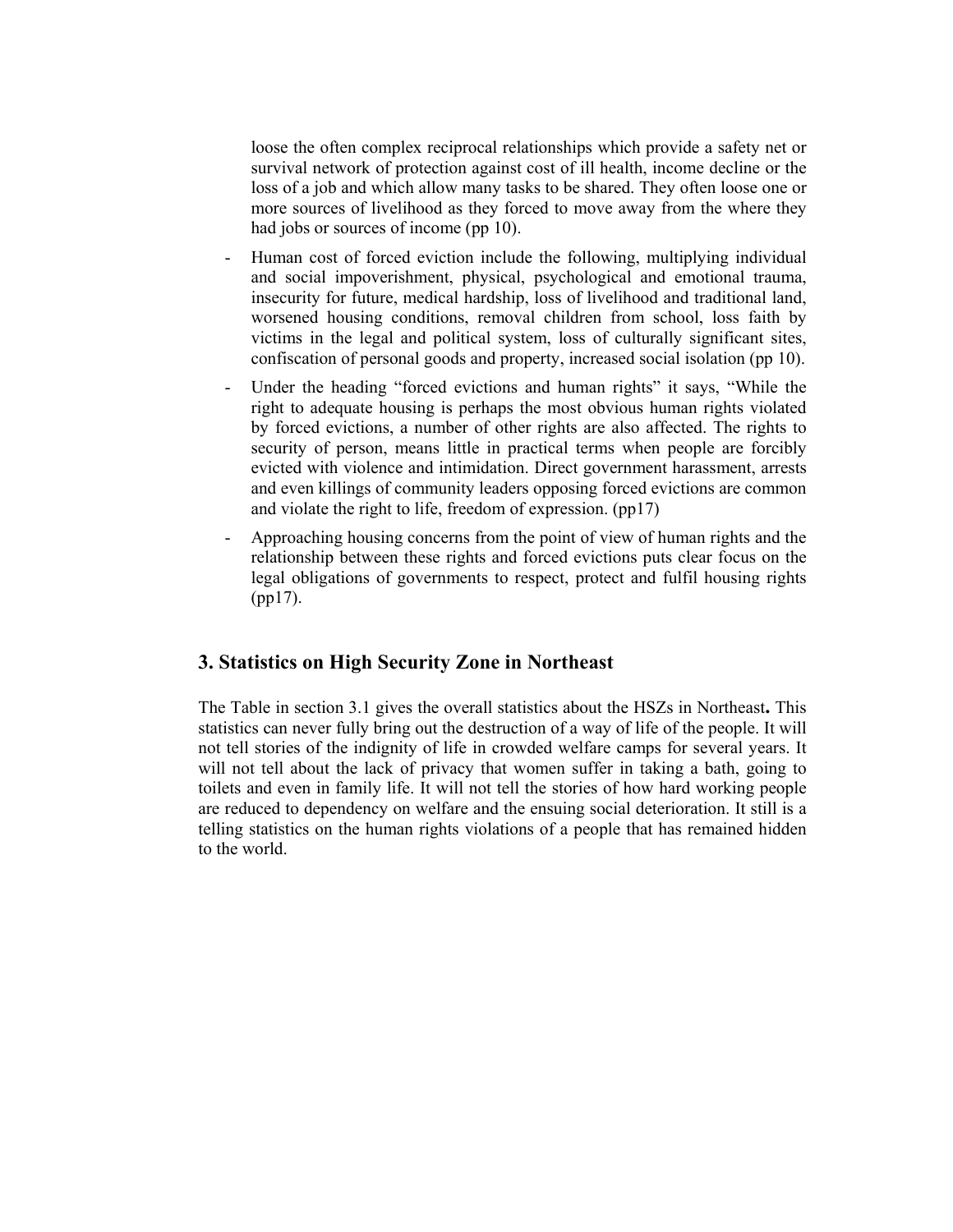### **3.1 Over all statistics on HSZs**

|                                                                             | Amparai | Batticaloa | Trinco          | Vavuniya | Mullaitivu | Mannar | Jaffna |
|-----------------------------------------------------------------------------|---------|------------|-----------------|----------|------------|--------|--------|
| Total area of HSZ in<br>acres                                               | 260     | 700        | 200             | 1000     | 16800      | 1360   | 3800   |
| Number of homes in the<br>HSZs from which owners<br>were evicted            | 72      | 399        | 30 <sub>5</sub> | 1505     | 1004       | 50     | 28830  |
| Number of places of<br>worship inaccessible to<br>civilians                 | 02      | 04         | $\mathbf{0}$    | 23       | 14         | 02     | 201    |
| Total area of farmland<br>(acres) made inaccessible<br>to civilians         | 40      | 86         | 50              | 106      | 16711      | 42     | 12929  |
| Total length of sea and<br>lake fishing coastline<br>made inaccessible (Km) | 01      | 01         | 20              | 21       | 19         | 24     | 80     |
| Number of families<br>whose livelihoods were<br>directly affected.          | 32      | 193        | 286             | 1103     | 1004       | 65     | 20969  |
| Number of schools<br>prevented from<br>functioning                          | 00      | 01         | 00              | 21       | 04         | 07     | 35     |

### **4. HSZ statistics for Jaffna district**

Each of the eight districts in Northeast has unique characteristics and the method used by the Sri Lankan armed forces to suppress the people is slightly different. In Trincomalee for example, eviction of Tamils and settlement of the vacated land by Sinhala people is the most common approach. In Jaffna which is one of the most densely populated areas in Northeast occupation by the armed forces under the pretext of HSZ is the most common approach. The rest of the statistics in this report covers data about military occupation in the Jaffna district.

#### **4.1 Names of the HSZ in Jaffna district**

Urundi HSZ, Amban HSZ, Velanai HSZ, Pallappai HSZ, Mandaitivu HSZ, Pointpedro HSZ, Mandaitivu west HSZ, Valvettithurai HSZ, Gnanam's hostel HSZ, Tellipalai HSZ, and Ariyalai east HSZ, Ponnalai HSZ Thalankilappu HSZ,

Neelankadu HSZ, Eluthumadduval HSZ,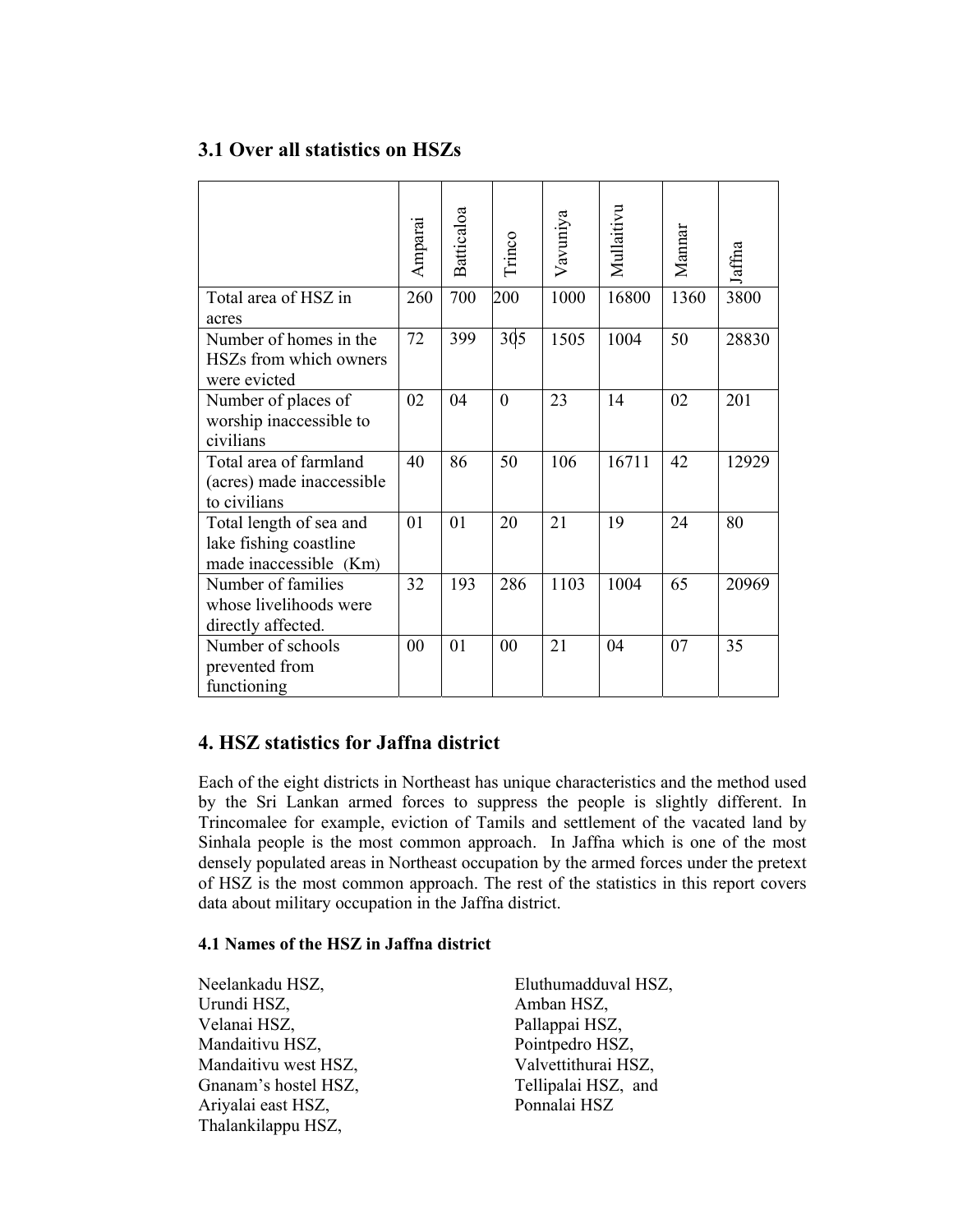## **4.1 Summary statistics of HSZ in Jaffna district**

| Name of HSZ        | No of Houses | initially affected<br>No of families | Ъ<br>families waiting<br>Total number<br>to resettle | Total area of HSZ | Area of farmland<br>within in acres | Farming families<br>affected | No of factories<br>inside | workers affected<br>No of factory | inaccessible (Km)<br>Coastline made | families<br>affected<br>Fishing | $\delta f$<br>No of places<br>worship | within the HSZ<br>No of villages<br>partly or fully | No of public<br>buildings | No of schools  |
|--------------------|--------------|--------------------------------------|------------------------------------------------------|-------------------|-------------------------------------|------------------------------|---------------------------|-----------------------------------|-------------------------------------|---------------------------------|---------------------------------------|-----------------------------------------------------|---------------------------|----------------|
| Neelankadu         | 150          | 150                                  | 200                                                  | 1.25              | 5                                   | 3                            | 3                         | 165                               | $\overline{4}$                      | 77                              | $\overline{4}$                        | 12                                                  |                           |                |
| Urundi             | 152          |                                      | 98                                                   | $\overline{75}$   | 25                                  | 10                           | $\mathbf{1}$              | 72                                | $\overline{4}$                      | 142                             | $\mathbf{1}$                          |                                                     | $\mathbf{1}$              |                |
| Velanai            | 50           | 61                                   | 61                                                   | 0.25              | 17                                  | 60                           |                           |                                   |                                     |                                 |                                       |                                                     |                           |                |
| Mandaitivu         | 150          | 557                                  | 553                                                  | 8.0               | 320                                 | 127                          |                           |                                   | 12                                  | 373                             | $\mathbf{1}$                          |                                                     |                           | $\mathbf{1}$   |
| Mandaitivu<br>west |              | 472                                  | 359                                                  | 2.0               | 671                                 | 553                          | 1                         | 50                                |                                     |                                 |                                       |                                                     |                           |                |
| Gnanam's<br>hostel | 150          | 125                                  | 125                                                  | 0.15              |                                     |                              |                           |                                   |                                     |                                 |                                       |                                                     |                           |                |
| Ariyalai east      | 1970         | 2450                                 | 2296                                                 | 12.0              |                                     | 225                          | 5                         | 420                               | $\overline{4}$                      | 543                             | 6                                     |                                                     | $\overline{7}$            | $\overline{4}$ |
| Thalankilappu      | 715          | 709                                  | 624                                                  | 25.0              | 2689                                | 516                          |                           |                                   | 11                                  | 291                             | $\overline{7}$                        |                                                     |                           | $\overline{2}$ |
| Eluthumadduval     |              | 687                                  | 651                                                  | 34.5              | 440                                 | 483                          |                           |                                   | $\overline{4}$                      | 135                             | 11                                    |                                                     |                           | $\overline{4}$ |
| Amban              | 536          | 551                                  | 551                                                  | 12.5              | 294                                 | 137                          |                           | 46                                | 5                                   | 226                             | 15                                    | $\sqrt{2}$                                          | $\overline{4}$            | $\overline{3}$ |
| Pallappai          | 10           | 10                                   | 10                                                   | 0.15              | 3                                   | 10                           |                           |                                   |                                     |                                 | 1                                     | $\mathbf{1}$                                        |                           |                |
| Pointpedro         | 38           | 50                                   |                                                      | 0.5               |                                     |                              | 5                         | $\overline{7}$                    | 1                                   | 50                              | 5                                     | $\sqrt{2}$                                          | 3                         | $\overline{3}$ |
| Valvettithuri      | 15           | 20                                   | 20                                                   | 0.1               |                                     |                              |                           |                                   | 0.5                                 | 25                              | $\overline{2}$                        | $\overline{2}$                                      |                           |                |
| Tellipalai         | 24549        | 24816                                | 18939                                                | 49                | 8465                                | 14398                        | 18                        | 960                               | 30                                  | 2574                            | 27                                    | 3                                                   | 16                        | 18             |
| Ponnalai           | 300          | 320                                  |                                                      |                   | 8                                   | 35                           |                           |                                   | $\overline{2}$                      | 200                             | $\mathbf{1}$                          |                                                     |                           |                |
| Total              | 28785        | 30978                                | 24487                                                | 220.4             | 12937                               | 16557                        | 34                        | 1720                              | 80                                  | 4436                            | 80                                    |                                                     | 32                        | 35             |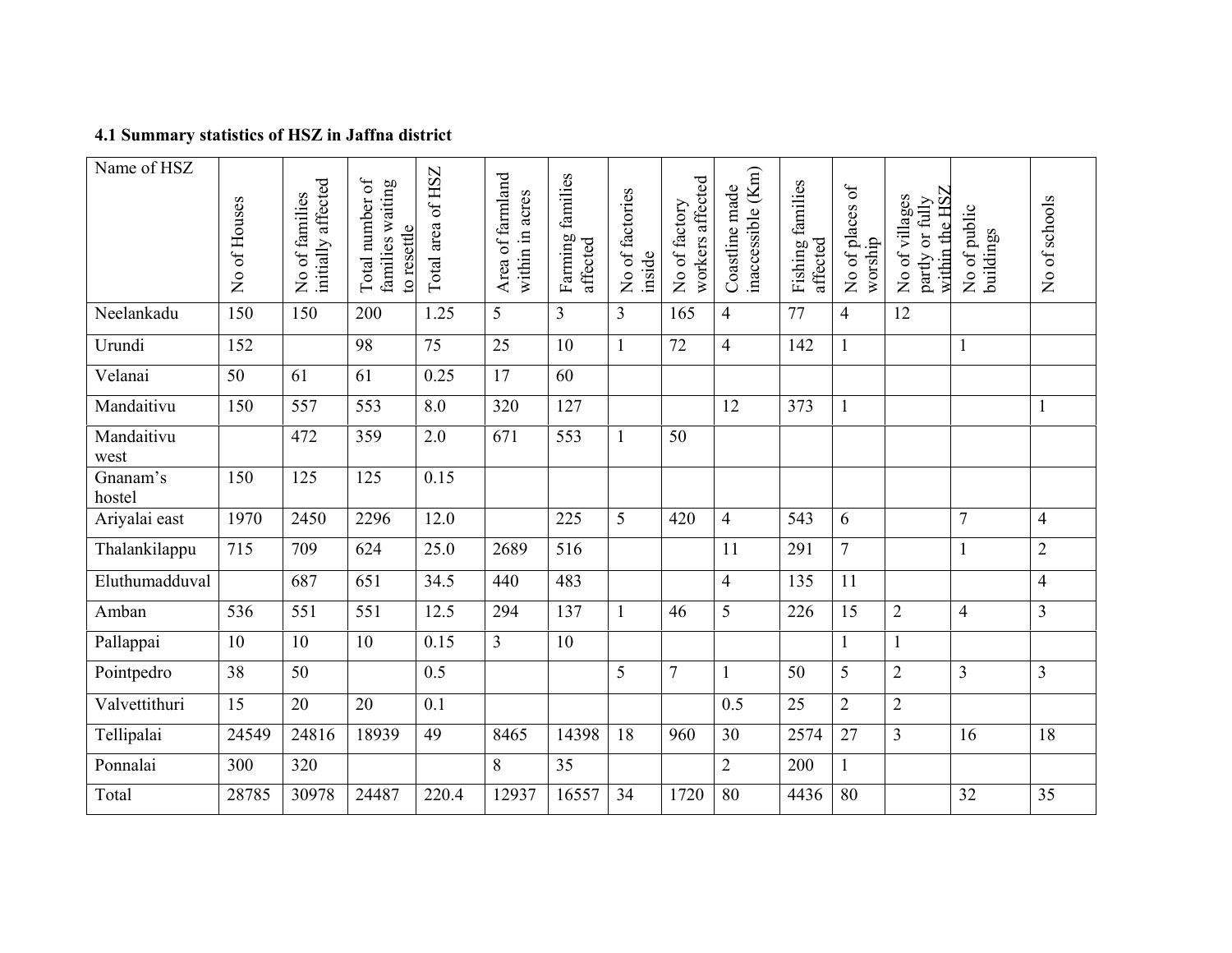

Jaffna High Security Zone (HSZ) Map with Names of HSZs and Military camps outside HSZ Marked in Red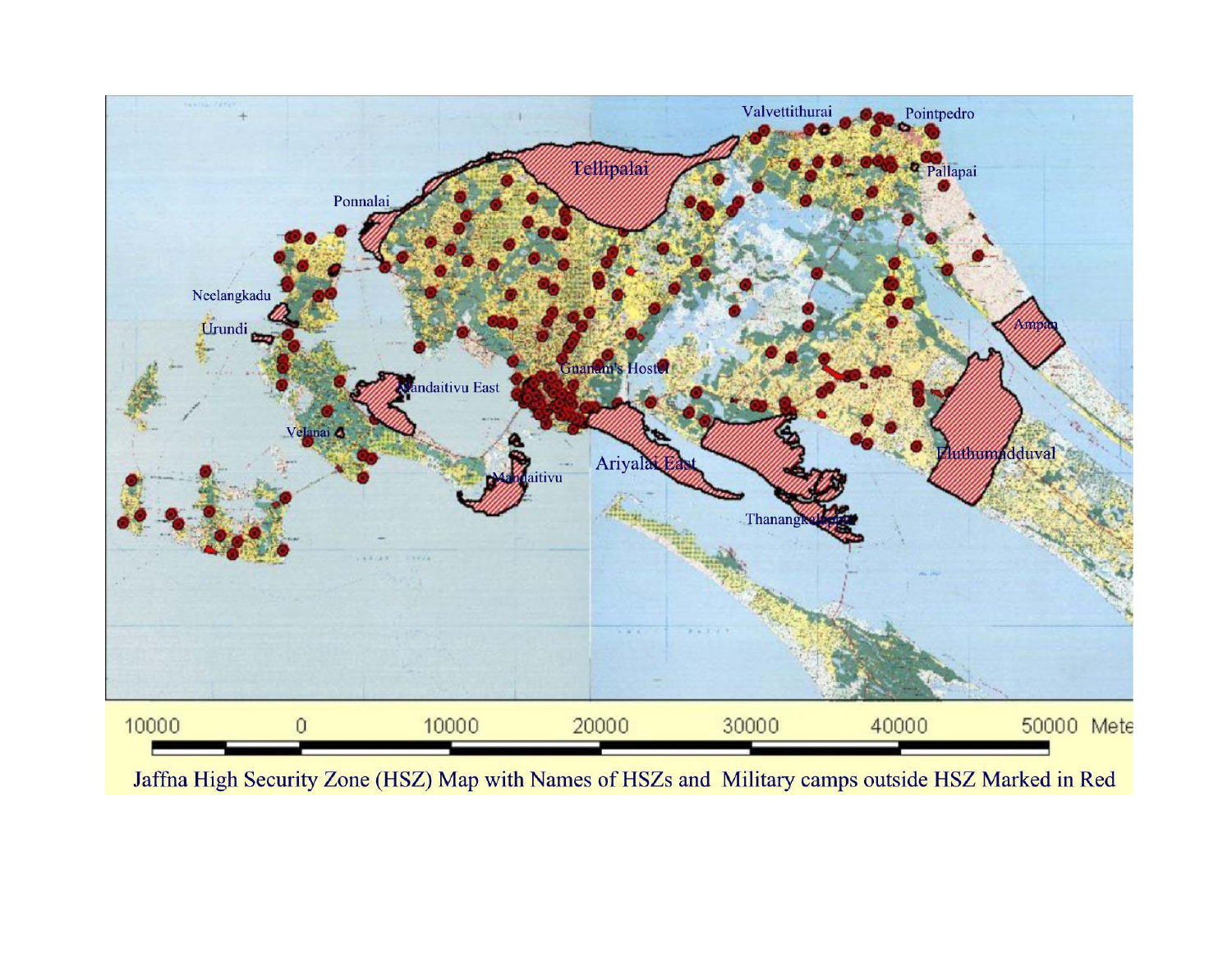| Village names                          | Palakadu, Palodai, Neelankadu, |
|----------------------------------------|--------------------------------|
|                                        | Thopukadu, Rasavinthodam,      |
|                                        | Santhipuram, Madathuvalavu,    |
|                                        | Valupodai, Ampula, Kodapulam,  |
|                                        | Uri, Padiyellai                |
| Number of houses                       | 150                            |
| Number of families initially affected  | 150                            |
| Number of families waiting to resettle | 200                            |
| Total area of the HSZ                  | 1.25 Sq Km                     |
| Area of farmland                       | 5<br>acres                     |
| Number of farming families affected    | 3                              |
| Number of factories inside             | 3                              |
| Number of affected families            | 165                            |
| Length of coastline fenced off         | 4 km                           |
| Number fishing families affected       | 77                             |
| Number of places of worship            | 4                              |

### **4.2 Statistics on Neelankadu HSZ in Karainagar AGA Division**

### **4.3 Statistics on Urundi HSZ in Urkavalthurai AGA Division**

| Urundi<br>Village names<br>152<br>Number of houses<br>98<br>Number of families waiting to resettle<br>75 Sq Km<br>Total area of the HSZ<br>Area of farmland<br>25<br>acres<br>Number of farming families affected<br>10<br>Number of factories affected<br>72<br>Number of worker's families affected<br>Length of coastline fenced off<br>4 km<br>142<br>Number of fishing families affected<br>Number of temples made inaccessible<br>Number of public places affected |  |
|--------------------------------------------------------------------------------------------------------------------------------------------------------------------------------------------------------------------------------------------------------------------------------------------------------------------------------------------------------------------------------------------------------------------------------------------------------------------------|--|
|                                                                                                                                                                                                                                                                                                                                                                                                                                                                          |  |
|                                                                                                                                                                                                                                                                                                                                                                                                                                                                          |  |
|                                                                                                                                                                                                                                                                                                                                                                                                                                                                          |  |
|                                                                                                                                                                                                                                                                                                                                                                                                                                                                          |  |
|                                                                                                                                                                                                                                                                                                                                                                                                                                                                          |  |
|                                                                                                                                                                                                                                                                                                                                                                                                                                                                          |  |
|                                                                                                                                                                                                                                                                                                                                                                                                                                                                          |  |
|                                                                                                                                                                                                                                                                                                                                                                                                                                                                          |  |
|                                                                                                                                                                                                                                                                                                                                                                                                                                                                          |  |
|                                                                                                                                                                                                                                                                                                                                                                                                                                                                          |  |
|                                                                                                                                                                                                                                                                                                                                                                                                                                                                          |  |
|                                                                                                                                                                                                                                                                                                                                                                                                                                                                          |  |
|                                                                                                                                                                                                                                                                                                                                                                                                                                                                          |  |

#### **4.4 Statistics on Velanai HSZ**

| Number of houses                       | 50           |
|----------------------------------------|--------------|
| Number of initially affected           | 61           |
| Number of families waiting to resettle | 61           |
| Area of the HSZ                        | $0.25$ Sq Km |
| Areaof farmland                        | 17 acres     |
| Number farming families affected       | 60           |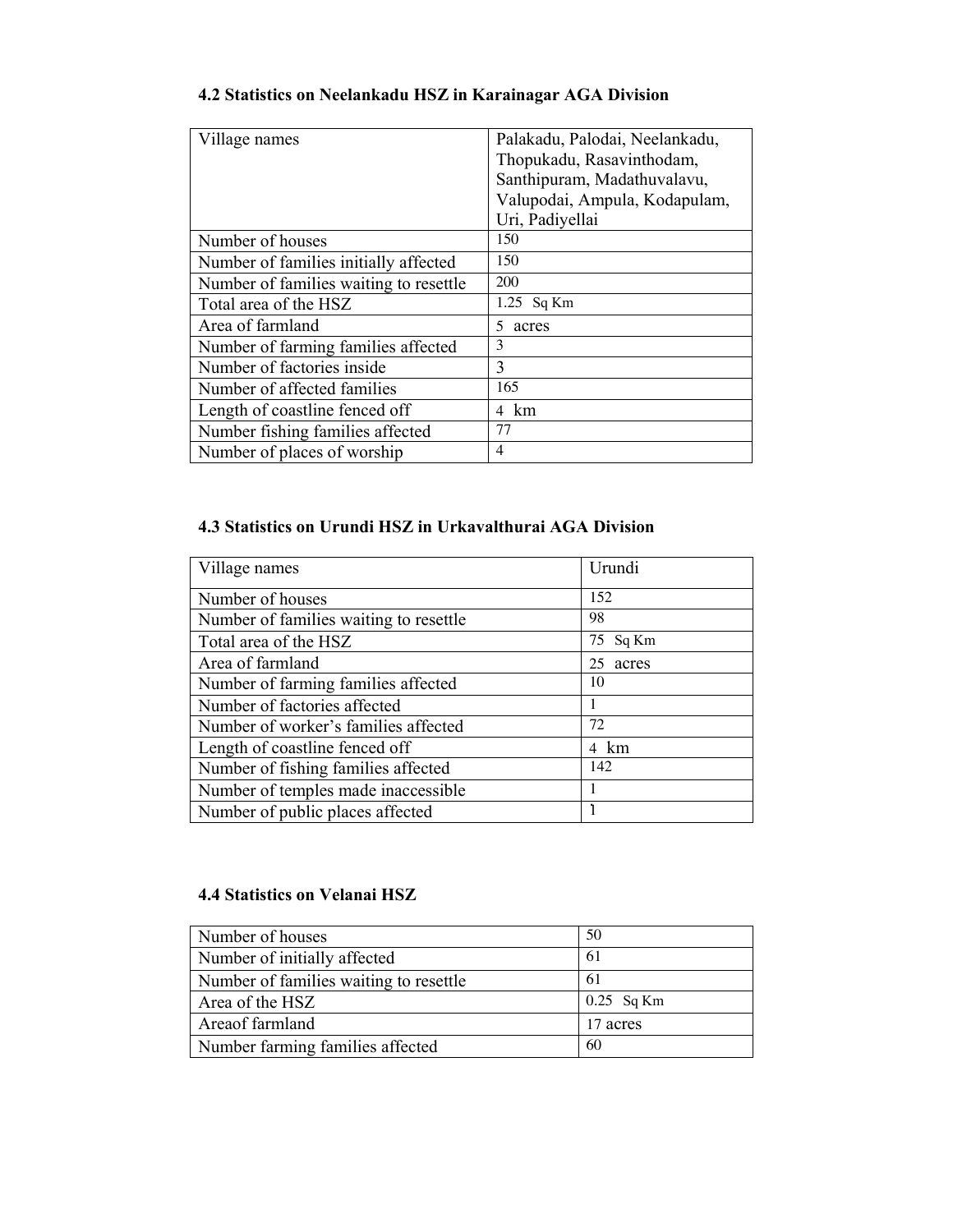### **4.5 Statistics on Mandaitivu HSZ**

| Number of houses                       | 150       |
|----------------------------------------|-----------|
| Number of original families            | 557       |
| Number of families waiting to resettle | 553       |
| Area of the HSZ                        | 8 Sq Km   |
| Area of farmland affected              | 320 acres |
| Number farming families affected       | 12.7      |
| Length of coastline fenced off         | 12 km     |
| Number of fishing families affected    | 373       |
| Number of places of worship            |           |
| Number of schools inside the HSZ       |           |

### **4.6 Statistics on Mandaitivu West HSZ**

| Number of original families            | 472       |
|----------------------------------------|-----------|
| Number of families waiting to resettle | 359       |
| Area of the HSZ                        | 2 Sq km   |
| Area of farmland affected              | 671 acres |
| Number farming families affected       | 553       |
| Number of factories affected           |           |
| Number worker families affected        | 50        |

### **4.7 Statistics on Gnanams Hostel HSZ**

| Number of houses                       | 150          |
|----------------------------------------|--------------|
| Number of original families            | 125          |
| Number of families waiting to resettle | 125          |
| Area of the HSZ                        | $0.15$ Sq Km |
|                                        |              |

### **4.8 Statistics on Ariyalai East HSZ**

| Number of houses                       | 1970     |
|----------------------------------------|----------|
| Number of original families            | 2450     |
| Number of families waiting to resettle | 2296     |
| Area of the HSZ                        | 12 Sq Km |
| Area of coconut estate affected        |          |
| Number farming families affected       | 275      |
| Number of factories affected           | 05       |
| Number worker families affected        | 420      |
| Length of coastline fenced off         | 4 km     |
| Number of fishing families affected    | 543      |
| Number of places of worship            | 6        |
| Number of school's                     | 4        |
| Number of public places                | 7        |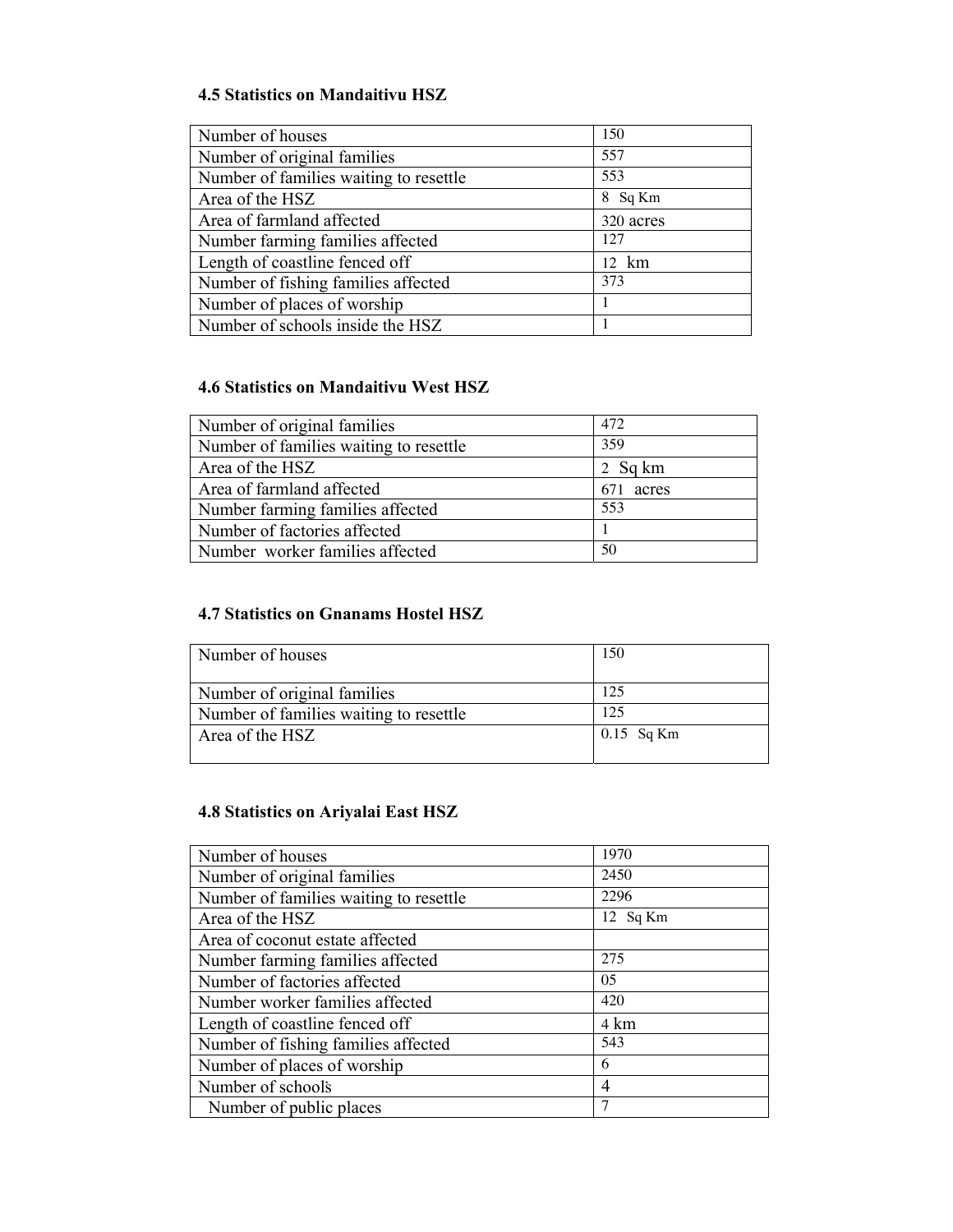### **4.9 Statistics on Thannagkillipu HSZ**

| Villages inside HSZ                    | Maravanpulo,              |
|----------------------------------------|---------------------------|
|                                        | Thannagkilippu, Arukuveli |
| Number of houses                       | 715                       |
| Number of original families            | 709                       |
| Number of families waiting to resettle | 624                       |
| Area of the HSZ                        | 25 Sq Km                  |
| Area of farmland affected              | 2689<br>acres             |
| Number farming families affected       | 516                       |
| Length of coastline fenced off         | 11 km                     |
| Number of fishing families affected    | 291                       |
| Number of places of worship            | 7                         |
| Number of schools inside the HSZ       | 2                         |
| Number of public places                |                           |

### **4.10 Statistics on Eluthumadduval HSZ**

| Villages inside HSZ                    | Villuvalai, Uppuvil |
|----------------------------------------|---------------------|
| Number of original families            | 687                 |
| Number of families waiting to resettle | 651                 |
| Area of the HSZ                        | 34.5 Sq Km          |
| Area of farmland affected              | 440<br>acres        |
| Number farming families affected       | 483                 |
| Length of coastline fenced off         | 4 km                |
| Number of fishing families affected    | 135                 |
| Number places of worship               | 11                  |
| Number of schools                      | 04                  |

### **4.11 Statistics on Ampan HSZ**

| Villages inside HSZ                        | Ampan, Nagarkovil |
|--------------------------------------------|-------------------|
| Number of houses                           | 536               |
| Number of original families                | 551               |
| Number of families waiting to resettle     | 551               |
| Area of the HSZ                            | 12.5 Sq Km        |
| Area of farmland affected                  | 294 acres         |
| Number farming families affected           | 137               |
| Number of factories                        |                   |
| Number of factory worker families affected | 46                |
| Length of coastline fenced off             | $5 \text{ km}$    |
| Number of fishing families affected        | 226               |
| Number of places of worship                | 15                |
| Number of schools                          | 3                 |
| Number of public places                    | 4                 |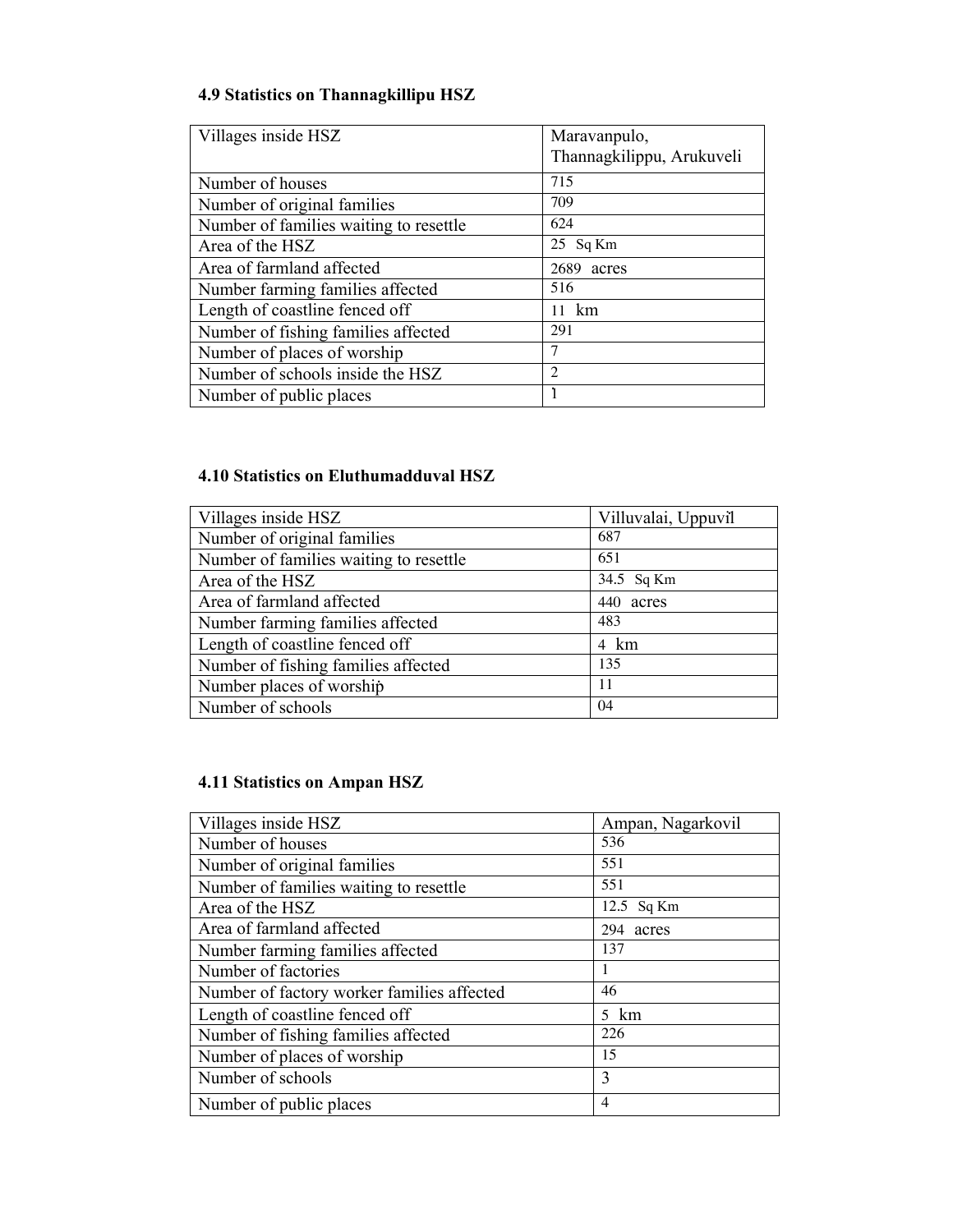### **4.12 Statistics on Pallappai HSZ**

| Villages inside HSZ                    | Pallapai     |
|----------------------------------------|--------------|
| Number of houses                       | 10           |
| Number of original families            | 10           |
| Number of families waiting to resettle | 10           |
| Area of the HSZ                        | $0.15$ Sq Km |
| Area of farmland affected              | 3<br>acres   |
| Number farming families affected       | 10           |
| Number of places of worship            |              |
|                                        |              |

### **4.13 Statistics on Pointpedro HSZ**

| Villages inside HSZ                        | Theni, Koddi |
|--------------------------------------------|--------------|
| Number houses                              | 38           |
| Number of original families                | 50           |
| Area of HSZ                                | $0.5$ Sq Km  |
| Number of factories                        | 05           |
| Number of factory worker families affected | 07           |
| Length of coastline fenced off             | km           |
| Number of fishing families affected        | 50           |
| Number of places of worship                | 5            |
| Number of schools                          | 3            |
| Number of public places                    | 5            |

### **4.14 Statistics on Velvettithurai HSZ**

| Villages inside HSZ                    | Vadamaththî<br>Valvai, |
|----------------------------------------|------------------------|
| Number of houses                       | 15                     |
| Number of original families            | 20                     |
| Number of families waiting to resettle | 20                     |
| Area of the HSZ                        | $0.1$ Sq Km            |
| Length of coastline fenced off         | $0.5$ km               |
| Number of fishing families affected    | 25                     |
| Number of places of worship            | $\mathcal{D}$          |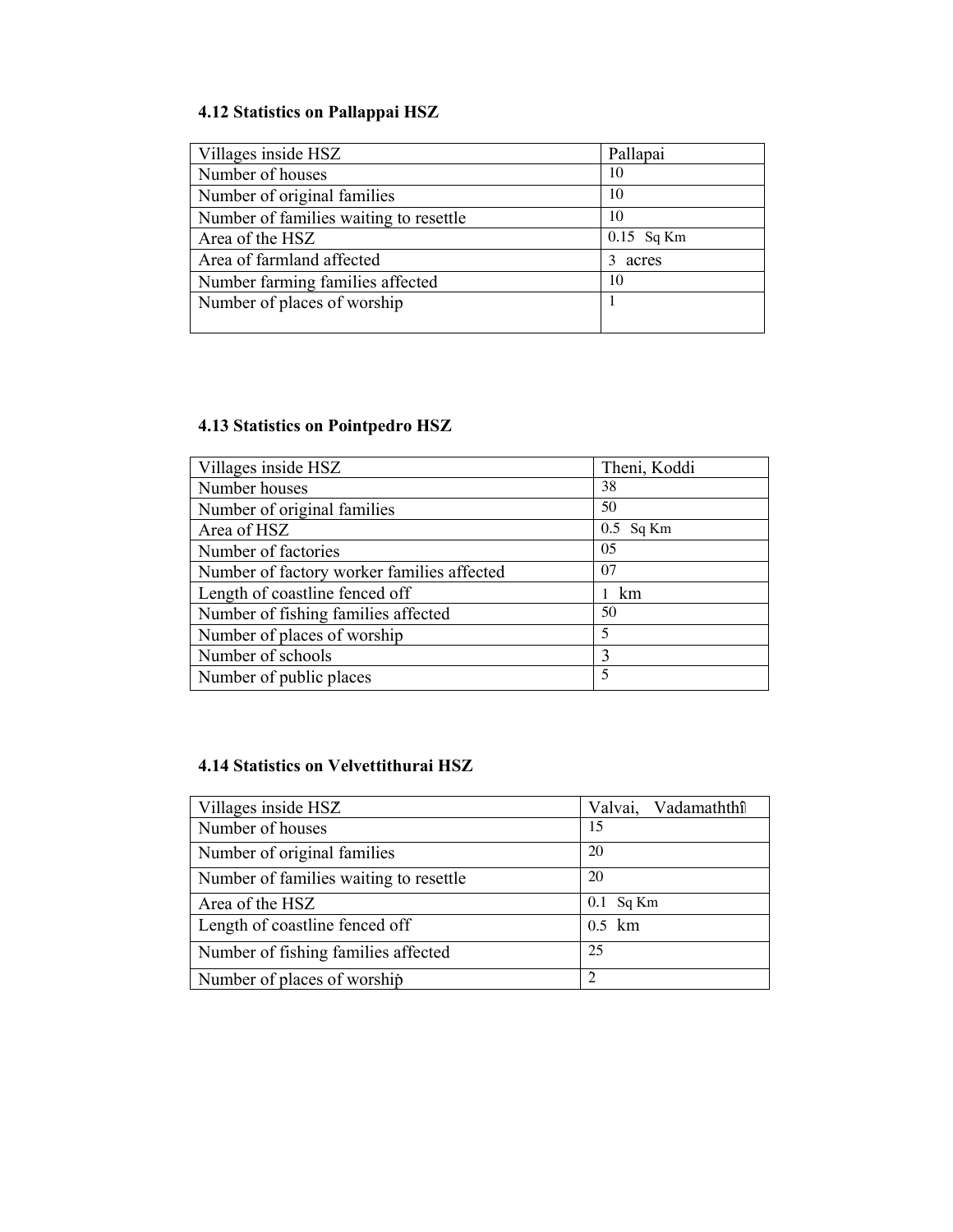### **4.15 Statistics on Tellipalai HSZ**

| Villages inside HSZ                     | Palaly, Valalai, Mathakal |
|-----------------------------------------|---------------------------|
| Number of houses                        | 24594                     |
| Number of original families             | 24816                     |
| Number of families waiting to resettle  | 18939                     |
| Area of the HSZ                         | 49 Sq Km                  |
| Area of farmland affected               | 8465 acres                |
| Number farming families affected        | 14398                     |
| Number of factories affected            | 18                        |
| Number factory worker families affected | 960                       |
| Length of coastline fenced off          | 30 km                     |
| Number of fishing families affected     | 2574                      |
| Number of places of worship             | 27                        |
| Number of schools                       | 120                       |
| Number of hospitals                     | 16                        |

### **4.16 Statistics on Ponnalai HSZ**

| Villages inside HSZ                 | Ponnalai, Nelliyan |  |
|-------------------------------------|--------------------|--|
| Number of houses                    | 300                |  |
| Number of shops                     | 05                 |  |
| Number of families affected         | 320                |  |
| Number of public places             | 6                  |  |
| Area of farmland affected           | 08                 |  |
| Number farming families affected    | 35                 |  |
| Length of coastline fenced off      | 2 km               |  |
| Number of fishing families affected | 200                |  |
| Number of places of worship         |                    |  |

| <b>Other HSZ</b><br><b>Damages</b> | No of<br>Houses<br>damaged | No of public<br>buildings<br>damaged |
|------------------------------------|----------------------------|--------------------------------------|
| Neelangkadu                        | 150                        | 04                                   |
| Urundi                             | 152                        | 01                                   |
| Velanai                            | 50                         |                                      |
| Mandaitivu                         | 498                        | 02                                   |
| Gnanam's hotel                     | 110                        |                                      |
| Ariyalai East                      | 1970                       | 14                                   |
| Thannagkilippu                     | 715                        | 02                                   |
| Eluthumadduval                     | 687                        | 11                                   |
| Ampan                              | 536                        | 18                                   |
| Pallappai                          | 10                         | 01                                   |
| Pointpedro                         | 38                         | 07                                   |
| Velettithurai                      | 15                         | 02                                   |
| Tellipalai                         | 24594                      | 180                                  |
| Araly                              |                            |                                      |
| <b>Total</b>                       | 29525                      | 242                                  |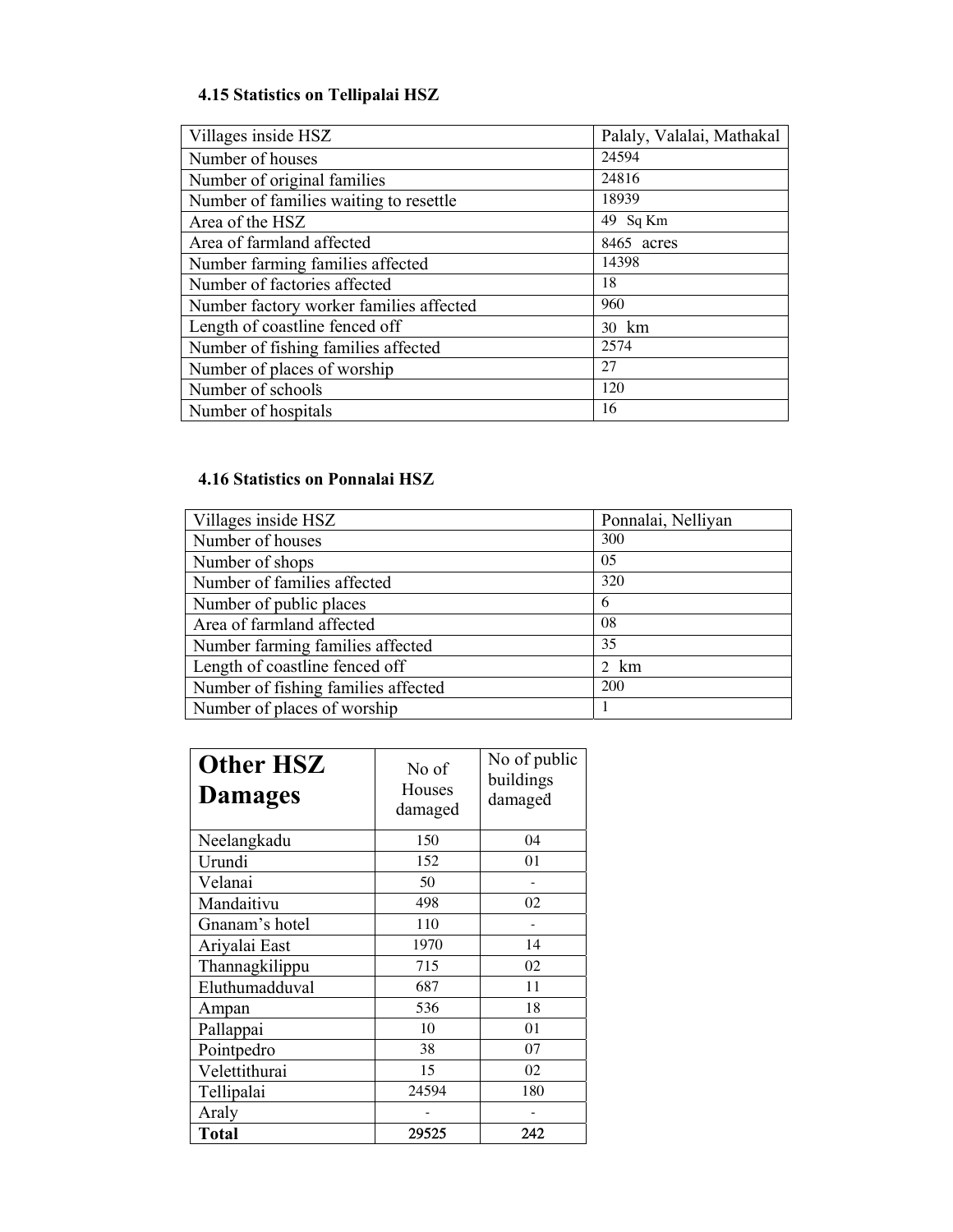### **5. List of all military camps in Jaffna**

### **5.1 Camps in Pointpedro**

- 1 Manthihai junction camp ( $\overline{g}_1$ . 415) 15 perches<br>2 Polihandi camp ( $\overline{g}_1$ . 393) 10 perches
- 2 Polihandi camp (51.393) 10 perches<br>3 Athikovil camp (51.388) 15 perches
- 3 Athikovil camp (51. 388) 15 perches<br>4 Thikkan camp near breweries (51. 396)
- 4 Thikkan camp near breweries ( $\overline{g}$ . 396) 20 perches<br>5 Thikkan camp ( $\overline{g}$ . 396) 10 perches
- 5 Thikkan camp ( $\overline{g}$ 1. 396) 10 perches<br>6 Katkovala camp ( $\overline{g}$ 1. 406) 1 acres
- 6 Katkovala camp ( $\overline{g}$ **).** A06) 1 acres<br>7 Pointpedro light house camp 8 perced
- Pointpedro light house camp 8 perches
- 8 Alvai north camp  $(g_1:400)$  18 perches<br>9 Vallipuram junction camp  $(g_1:416)$  3 is
- Vallipuram junction camp  $(g_1:416)$  3 perches
- 10 Vallipuram beach side camp  $(g_1:416)$  3 acre
- 11 Viyaparamoolai security post  $(g_1:399)$
- 12 Chakkoddai camp  $(J_1, 398)$

### **5.2 Camps in Karainagar**

- 13 Valanthanai junction camp 30 perches
- 14 Aladi junction camp 10 perches<br>15 Cashuarina beach camp
- Cashuarina beach camp
- 16 Kovalam light house camp 100 perches<br>17 Thankodai camp 40 perches
- 17 Thankodai camp 40 perches
- 18 Verampiddi camp 9 perches<br>19 Maruthapuram camp 8 perch
- Maruthapuram camp 8 perches
- 20 Varivalavu madaththadi camp 15 perches
- 21 Puthukkoddai camp 16 perches

### **5.3 Camps in Maruthankerni**

- 22 Manatkadu beach camp  $(g_1:418)$
- 23 Manatkadu kalveddu camp  $(J_1, 418)$
- 24 Potpathi beach camp  $(g_1:421)$  60 perches
- 25 Nadukkudaththani camp  $(J_1, 420)$
- 26 Kudaththanai east junction camp  $(g_1:419)$
- 27 Manatkadu junction camp  $(51, 1419)$  6 perches

### **5.4 Camps in Tellipalai**

- 28 8<sup>th</sup> Milepost camp (51. 227) 1 acres<br>29 Tellipalai rehabilitation camp (51. 227)
- Tellipalai rehabilitation camp  $(g_1, 227)$  2 acres
- 30 Durkapuram police station  $(g_1:229)$  3 acres<br>31 Mallaham north camp  $(g_1:214)$  2 acres
- Mallaham north camp  $(g_1:214)$  2 acres
- 32 Mallaham-Alaveddi road near Alavedi junction camp
- 33 Alaveddi west camp  $(g_1:220)$  3 acres
- 34 Alaveddi north camp  $(B_1:215)$  1 acres

### **5.5 Camps in Thenmaradchchi**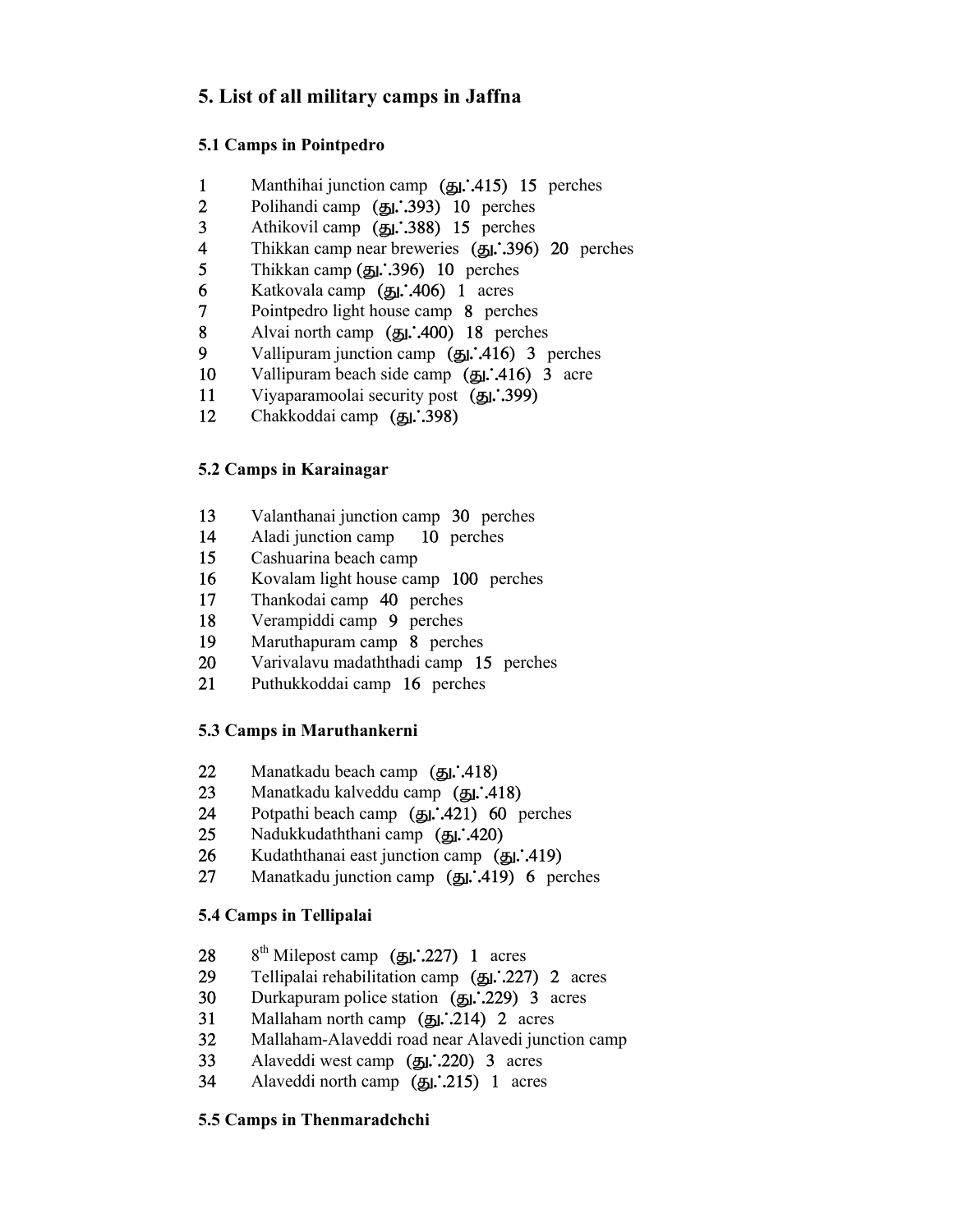- 35 Meesalai camp (51.318) 10 perches
- 36 Meesalai camp  $(g_1:321)$  2 acres
- 37 Vempirai junction camp 5 acres
- 38 Kanakampuliyadi camp 8 acres
- Kodikamam junction camp 10 perches
- 40 Eruvan camp 5 perches<br>41 Chavachchieru Dutch road
- 41 Chavachchieru Dutch road camp (51.300) 15 perches<br>42 Chvakachcheri beach camp (51.300) 3 acres
- 42 Chvakachcheri beach camp (51.300) 3 acres<br>43 Kodikamam police camp 15 perches
- 43 Kodikamam police camp 15 perches<br>44 Allarai beach camp (5). 322) 5 acre
- 44 Allarai beach camp (51. 322) 5 acres<br>45 Thamputhidda camp (51. 322) 1 acres
- Thamputhidda camp  $(M:322)$  1 acres
- 46 Allarai camp  $(g_1:322)$  8 acres
- 47 Kachchai beach camp (51. 324) 4 acres<br>48 Kachchai iunction camp (51. 324) 6 per
- Kachchai junction camp  $(g_1:324)$  6 perches
- 49 Iramavil camp  $(g_1:320)$  5 perches<br>50 Puthur junction camp  $(g_1:320)$  10
- 50 Puthur junction camp  $(g_1:320)$  10 perches<br>51 Palavi beach camp 4 acres
- 51 Palavi beach camp 4 acres<br>52 Palavi junction camp 4 per
- 52 Palavi junction camp 4 perches<br>53 Kaithadi-Navatkuli camp (51. 20
- 53 Kaithadi-Navatkuli camp ( $g_L$  $\dot{.}207$ ) 300 perches<br>54 Kaithadi west camp ( $g_L$  $\dot{.}293$ ) 1 acres
- 54 Kaithadi west camp (51. 293) 1 acres<br>55 Kaithadi iunction camp 4 perches
- 55 Kaithadi junction camp 4 perches<br>56 Usam camp (5). 50 perches
- 56 Usam camp ( $g_L$ : 329) 50 perches<br>57 Maravanpulo camp ( $g_L$ : 298) 48 a
- Maravanpulo camp  $(g_1:298)$  48 acres
- 58 Ketpoli beach camp<br>59 Ketpoli west camp
- Ketpoli west camp  $(J_5L^3.332)$  50 acres
- 60 Ketpoli cantral  $(g_1:332)$  10 acres
- 61 Eluthumadduval north camp  $(51, 334)$  20 acres
- 62 Uppuvil village camp ( $g_1$ : 334) 35 acres<br>63 Navatkuli iunction camp ( $g_1$ : 294) 3 acre
- Navatkuli junction camp  $(g_1:294)$  3 acres
- 64 Navatkuli camp  $(g_1:294)$  1 acres
- 65 Amma kadai camp  $(g_1:341, .342)$  20 acres
- 66 Idaikurichchi Artillery camp (51.341) 10 acres
- 67 Idaikurichchi mini camp (J/341) 1 acres
- 68 Idaikurichchi west Aladi camp 5 acres
- 69 Karampaham camp ( $g_{\text{L}}$ : 330) 1.5 acres<br>70 Kaithadi-Nunavil camp ( $g_{\text{L}}$ : 309) .25 acres
- 70 Kaithadi-Nunavil camp  $(g_1 \cdot .309)$  .25 acres<br>71 Nunail central camp  $(g_1 \cdot .307)$  5 acres
- 71 Nunail central camp  $(g_1:307)$  5 acres<br>72 Odduveli camp  $(g_1:334)$  40 acres
- Odduveli camp  $(J_2L^3.334)$  40 acres

#### **5.6 Camps in Karaveddi**

- 73 Viluntha Aladi camp  $(g_1:350)$  10 perches
- 74 Nelliadi camp  $(g_1:351)$  3 acres
- 75 Valvai camp  $(\mathbf{5}1, 354)$  5 perches
- 76 Karavai north camp  $(g_1:360)$  22 perches
- 77 Navindil camp  $(g_1:361)$  8 perches<br>78 Security posts  $(g_1:362)$
- 78 Security posts  $(g_1:362)$ <br>79 Security post  $(g_1:365)$
- Security post  $(51, 365)$
- 80 Security post  $(\mathbf{5}1, 366)$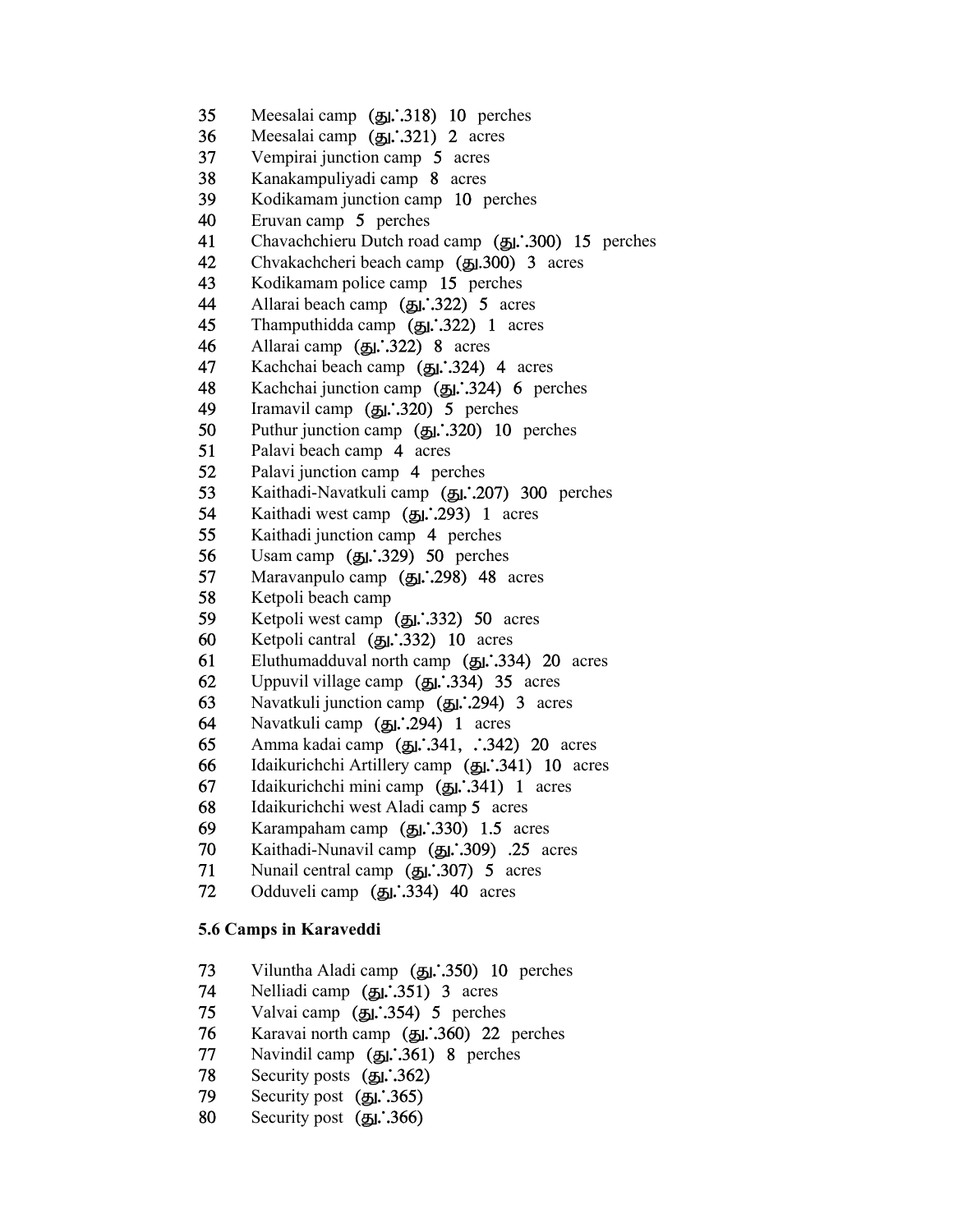- 81 Kaddupula camp (51.368) 2.5 perches
- 82 Security post  $(\mathbf{g}_1, 370)$
- 83 Kalihai junction camp (51.371) 20 perches
- 84 Security post  $(g_1:377)$  1 acres
- 85 Security post  $(g_1:380)$
- 86 Security posts  $(51, 381)$
- 87 Anthanathidal camp (51.382) 15 perches

#### **5.7 Camps in Velanai**

- 88 Punguduthivu west  $4^{th}$  ward camp ( $\overline{5}$ 1.33) 4 acres
- 88 Punguduthivu entry camp (51. 23) 60 perches<br>89 Malaivadi Nachchimatha camp (51. 24) 90 pe
- 89 Malaiyadi Nachchimatha camp (51. 24) 90 perches<br>90 Kurikadduvan district camp 1 perches
- Kurikadduvan district camp 1 perches
- 91 Kurikadduvan harbour camp 1 perches<br>92 Nainativu south beach camp (51.36) 1
- 92 Nainativu south beach camp ( $\overline{g}$ ). 36) 16 perches<br>93 Velanai north camp 30 acres
- 93 Velanai north camp 30 acres<br>94 Nannativu Nagavihara Naval ca
- 94 Nannativu Nagavihara Naval camp ( $g_1$ . 34) 4 acres<br>95 Saravanai east bakery camp ( $g_1$ . 20) 5 perches
- 95 Saravanai east bakery camp  $(\underline{\mathbf{g}}_1 \cdot .20)$  5 perches<br>96 Mankumban Pillaivar Kovol camp  $(\underline{\mathbf{g}}_1 \cdot .11)$  10
- 96 Mankumban Pillaiyar Kovol camp ( $\overline{g_1}$ . 11) 10 perches<br>97 Velanai centre west camp ( $\overline{g_1}$ . 18) 25 perches
- 97 Velanai centre west camp  $(g_1:18)$  25 perches<br>98 Mamkumban camp  $(g_1:11)$  8 perches
- Mamkumban camp  $(g_1:11)$  8 perches
- 99 Mankumban eats beach camp (51.11) 3 perches
- 100 Velanai centre east camp (51.16) 2 perches
- 101 Punguduthivu south camp  $(51, .26)$  20 perches
- 102 Punguduthivu north camp  $(g_1:22)$  4 acres
- 103 Velanai east beach camp  $(\mathbf{H}1, 14)$  1 acres
- 104 Velanai southeast camp (51.15) 10 perches
- 105 Manadaitivu entry camp (51.7) 1 perches
- 106 Mandaitivu Bid camp (51.79899) 3 acres
- 107 Allaipiddy junction camp (51.10) 10 perches
- 108 Beach camp  $(g_1:10)$  1 acres

#### **5.8 Camps in Urkavalthurai**

- 109 Surivil junction camp  $(\mathbf{5}l, 50)$  2 acres
- 110 Urkavalthurai police station camp 2 acres
- 111 Naranthanai camp 10 perches

#### **5.9 Camps in Sanganai**

- 112 Arali west camp  $(g_1:160)$  3 perches
- 113 Arali cantre camp  $(g_1:161)$  1 perches
- 114 Arali south camp  $(g_1:162)$  3 perches
- 115 Arali east camp  $(g_1:163)$  7 perches
- 116 Vaddu southwest camp  $(g_1:166)$  15 perches
- 117 Vaddu west camp (51.167) 8 perches
- 118 Tholpuram east camp 2
- 119 Sanganai south camp  $(\mathbf{H}1.180)$  12 perches
- 120 Moolai junction camp  $(g_1:171)$  30 perches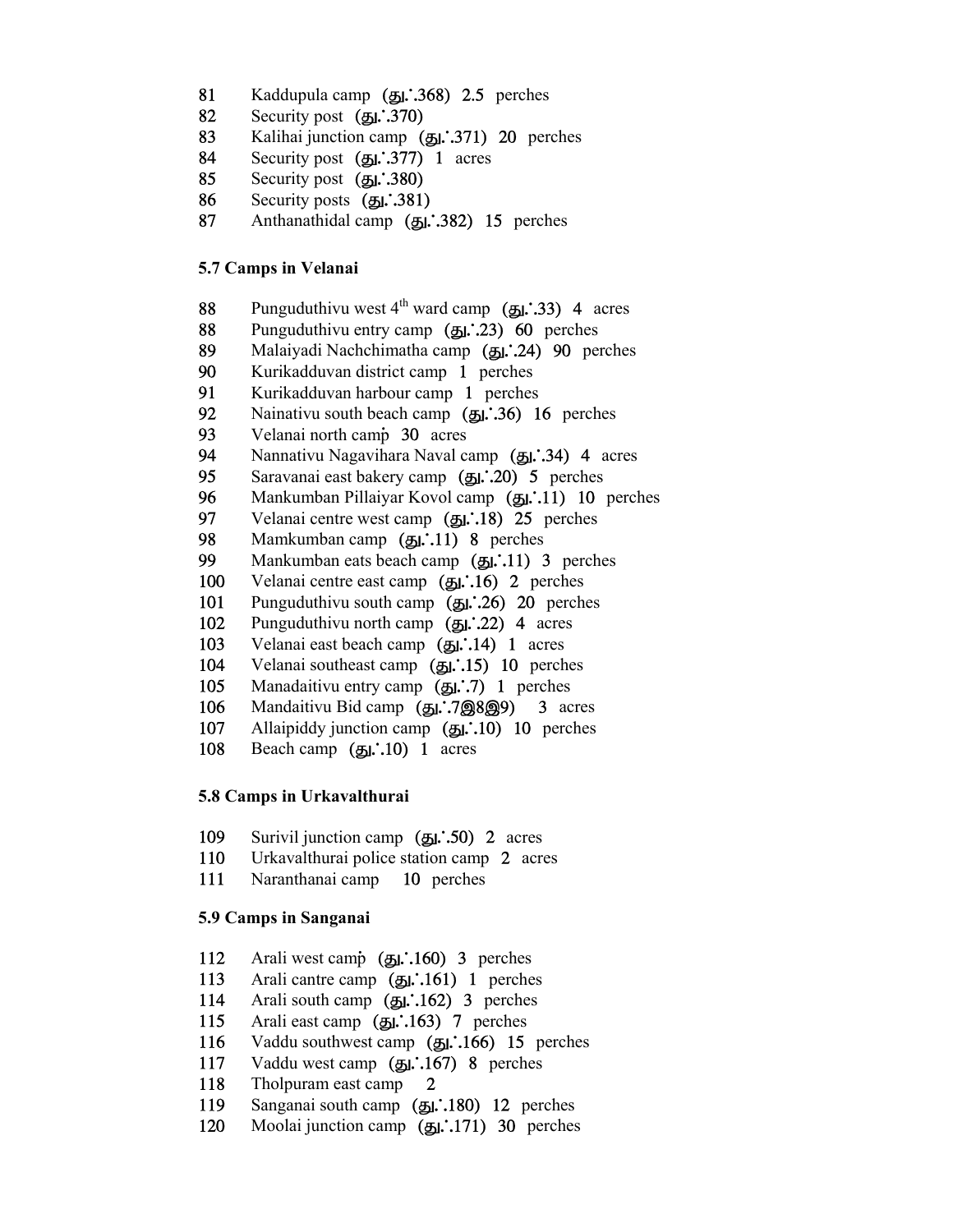#### **5.10 Camps in Kopay**

- 121 Irupalai Pillaiyar kovil camp 50 perches 122 Achchuveli camp 150 perches
- 
- 123 Punnalaikadduvan junction camp 10 perches<br>124 Idaikadu Thambalai junction camp 30 perche
- Idaikadu Thambalai junction camp 30 perches
- 125 Vallai junction camp 10 perches<br>126 Achchuveli police station 75 perc
- Achchuveli police station 75 perches
- 127 Achchuveli civil office camp 20 perches<br>128 Vatharavaththai camp. 30 perches
- Vatharavaththai camp. 30 perches
- 129 Puthur east camp 30 perches<br>130 Avarangal camp 10 perches
- Avarangal camp 10 perches
- 131 Puthur junction camp
- 132 Nilavarai junction camp 5 perches<br>133 Achchuveli technicalnark camp 15
- 133 Achchuveli technicalpark camp 15 perches<br>134 Nirveli iunction camp 5 perches
- 134 Nirveli junction camp 5 perches<br>135 Nirveli-Masuvan junction camp:
- 135 Nirveli-Masuvan junction camp 5 perches<br>136 Konav iunction camp 10 perches
- 136 Kopay junction camp 10 perches<br>137 Irunalai iunction camp 25 perches
- Irupalai junction camp 25 perches
- 138 Kopay-Kaithai camp 100 perches 139 Urelu police station 15 perches
- 
- 140 Urelu camp 200 perches
- 141 Nirveli mathavadi camp 15 perches
- 142 Achchelu camp 400 perches

#### **5.11 Camps in Nallur**

- 143 Vaiman road junction camp 5 perches<br>144 Muththirai iunction camp 3 perches
- Muththirai junction camp 3 perches
- 145 Kantharmadam junction camp. 0.5 perches<br>146 Palali road camp 1 perches
- Palali road camp 1 perches
- 147 Kantharmadam juntion post 3 perches<br>148 Kantharmadam southeast camp 25 per
- 148 Kantharmadam southeast camp 25 perches<br>149 Ilunnaivadi iunction camp 1 perches
- 149 Iluppaiyadi junction camp 1 perches<br>150 Thaddatheru junction camp 3 perche
- 150 Thaddatheru junction camp 3 perches<br>151 Kondavil Depot camp ( $\pi$ 1.19) 16 m
- 151 Kondavil Depot camp  $(g_1:119)$  16 perches<br>152 Kondavil camp  $(g_1:116)$  8 perches
- 152 Kondavil camp (51.116) 8 perches<br>153 Arivalai centre south camp (51.96) 1
- Ariyalai centre south camp  $(g_1: 96)$  15 perches
- 154 Thirunelveli farm (near) camp 20 perches<br>155 Nallur Kailasapillaivar camp 2 perches
- Nallur Kailasapillaiyar camp 2 perches
- 156 Oddumada camp 1 perches
- 157 Nanthavil camp 8 perches
- 158 Sangiliyan road junction camp 6 perches
- 159 Kaladdi camp (து.:123) 10 perches
- 160 Thalaiyali camp  $(B_1, 123)$  2 perches

#### **5.12 Camps in Sandilipay**